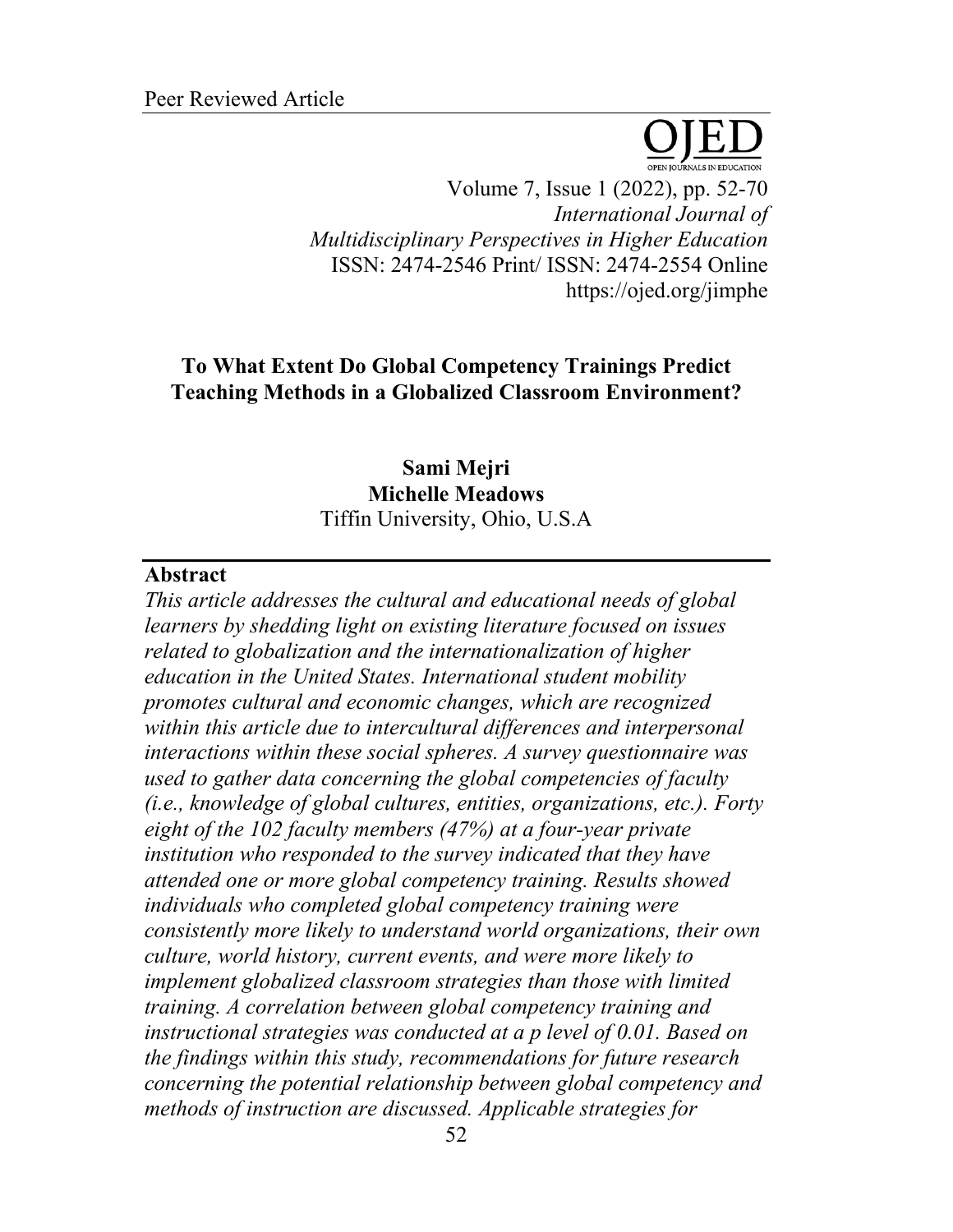*promoting inclusion of students of different nationalities, and teaching strategies that promote an inclusive classroom environment are discussed.*

**Keywords:** diversity in education, diversified instruction, global competency, higher education, international classroom, instructional strategies, international student mobility

The United States recorded a decrease in international student enrollment during the 2020/21 academic year. According to the Institute of International Education, "914,095 international students pursued studies at U.S. colleges and universities, which is a decrease of 15% from the previous academic year" (IIE, 2022). These students represented 4.6% of all students in U.S. higher education and contributed \$38.7 billion to the U.S. economy which is a decrease of 4.4% (a loss of \$1.8 billion) from the prior academic year, but accounted for the creation of more than 455,000 jobs (NAFSA, 2018). However, while academic institutions in the U.S. continue to welcome hundreds of thousands of international students, colleges and universities are not always prepared to address the cultural, educational, and psychological needs of this student population (Buzzelli, 2016; Tawagi & Mak, 2015). Additionally, international students face a myriad of academic and cultural challenges (Tawagi & Mak, 2015). At the same time, host-national students, faculty, and staff may not have the necessary training and exposure to interact with students of other nationalities. An examination of the educational and social experiences of international students focuses primarily on students' perspectives rather than the experiences of faculty and staff in the context of internationalization of higher education (Bierwiaczonek, Waldzus, & Zee, 2017; Lee, 2016).

Therefore, the purpose of this study was to examine the potential link between the instructors' global knowledge, global competencies, and attitudes and the variation in their instructional strategies. Specifically, the researchers sought to examine whether faculty's participation in global competency training, knowledge of global systems and organizations promotes creativity and diversification of instruction in internationalized classrooms. Secondly, the researchers also sought to determine whether there is a relationship between an instructor's global competency skills and the nature of instructional strategies implemented within their classroom.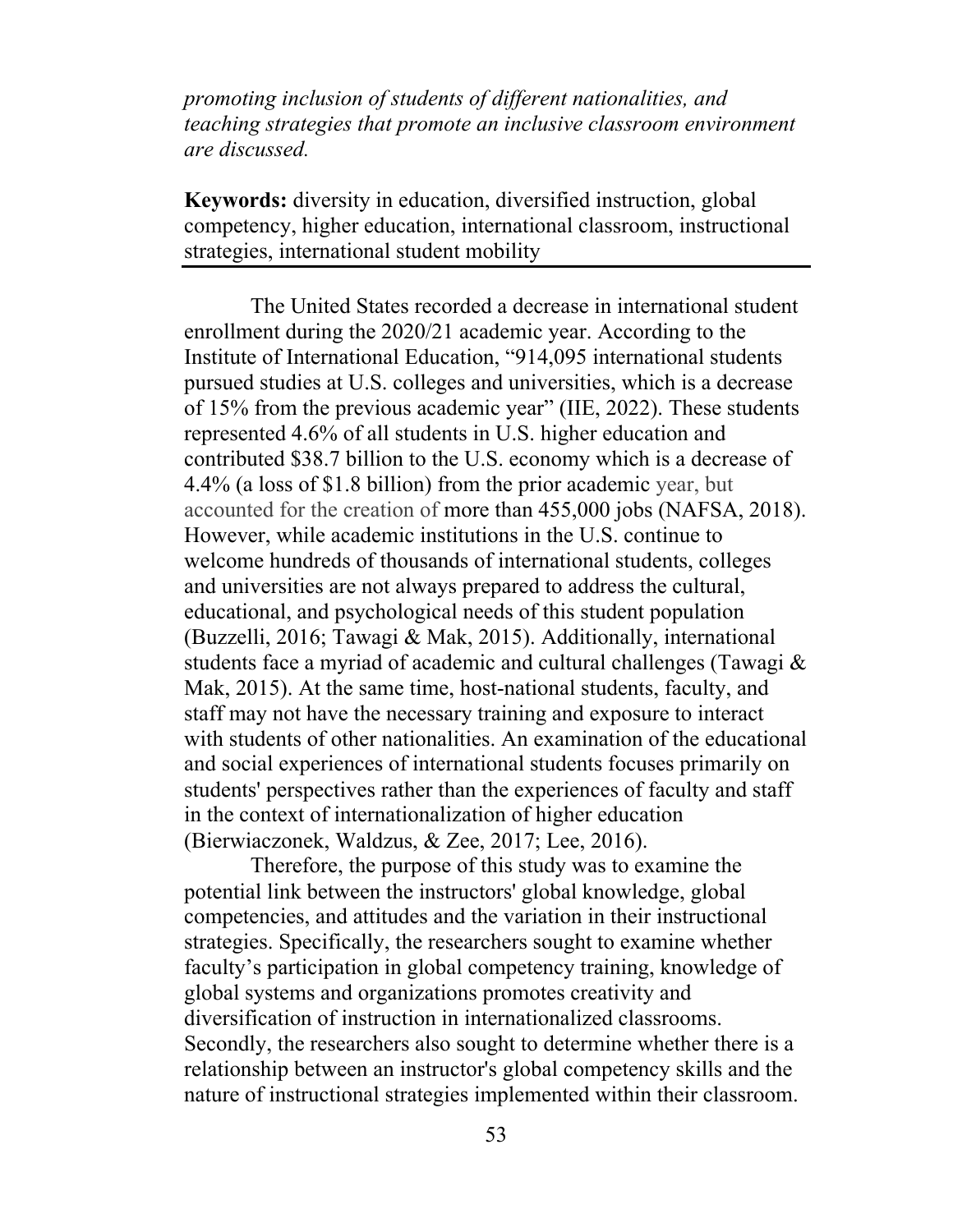Findings from this study suggest that faculty with previous exposure to global competency training are more likely to engage effectively in internationalized classrooms. Survey results also suggest that exposure to various cultural and international trends was a statistically significant predictor to the inclusion of a variety of teaching strategies that would promote a positive learning experience for global learners. Although this research was partially based on the assumption that global competency skills correlate to distinctive instructional strategies, future research should be conducted to account for this assumption by incorporating observational data of participants along with survey data. Researchers are not implying this is a cause and effect relationship but wished to examine whether the amount of global competency training correlates with the level of instructional strategies in which an educator implements into their globalized classroom. This study is significant in both scholarly and practical domains, for it captures the implications of globalization on higher education practices and the role of academic institutions and practitioners in meeting the needs of an evolving student demographic. Furthermore, global competency skills promote acceptance of diverse perspectives and experiences within the ecology of higher education and beyond.

#### **Literature Review**

Recent scholars have noted the impacts of globalization on higher education (Bergh et al. 2016; Kacowicz & Mitrani, 2016). The U.S. Department of Education (2018) defines their global strategy in education as "advancing educational achievement and increasing economic viability both domestically and internationally are worthy pursuits" (para. 6). On a global scale, the United Nations Educational, Scientific and Cultural Organization (UNESCO) (2012) emphasizes the importance of global citizenship education in its strategic vision. Global citizenship education (GCE) takes a multifaceted methodology for "peace education, education for sustainable development and education for international understanding" (UNESCO, 2012, p. 46). While there is little agreement on the exact definition of globalization and the theoretical structures of its rise and development, there are varied perspectives concerning the impacts it has on interconnected world economies (Bergh et al., 2016; Lee et al., 2017). Bergh et al. (2016), has concluded that globalization has the potential of reducing poverty in countries with low institutional quality. As to higher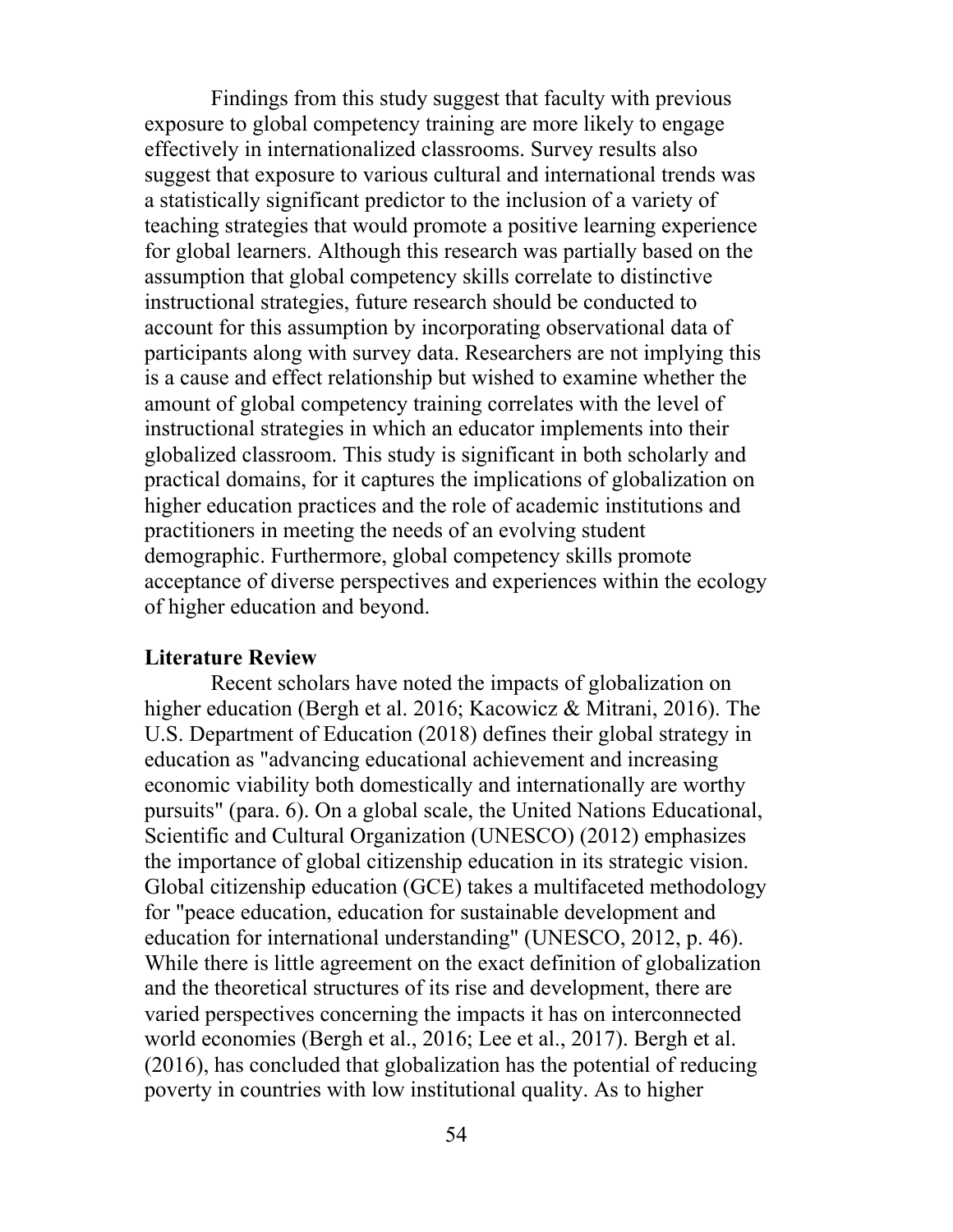education, globalization has accounted for the increase in international student mobility from the East and near East to the Western hemisphere. To this end, global competency becomes an evident necessity for academic and career readiness in a complex and interconnected global economy. The Program for International Student Assessment (PISA, 2018), aims at measuring the extent to which students from various parts of the world apply their knowledge and skills in solving problems in science, reading, science literacy, and financial literacy. PISA's mission aligns closely with a consistent global education. International organizations for assessment of learning such as PISA recognize this need and require a global competency skill as a section of their assessment for learning. According to PISA (2018), global competence is defined as "the capacity to examine local, global and intercultural issues, understand and appreciate perspectives and world views of others, engage in open, appropriate and effective interactions with people from different cultures, and to act for collective well-being and sustainable development" (para 3). PISA's focus reflects its intentional strategy in recognizing and promoting a globalized competency in its mission.

PISA's (2018) definition of global competency becomes evident in international partnerships between academic institutions and private entities which require future students, educators, and industry leaders to be globally competent. One important framework of higher education, which highlights the importance of cultural competency and intergroup contact, is the Global Partnership for Education (GPE), which aims at ensuring educational equity and quality for all children and young adults around the world (UNESCO, 2015). The UNESCO, United Nations Children's Fund (UNICEF), World Bank, Organization for Economic Co-Operation and Development (OECD), and other non-government organizations, constitute the driving force behind the promotion and development of educational programs and policies (Menashy & Dryden-Peterson, 2015; UNESCO, 2015). The GPE also seeks to improve gender equality and the eradication of extreme poverty and gender discrimination, particularly in remote and fragile areas of the world (UNESCO, 2015). These commendable goals in education are credited to the collaboration among these global entities and are due to the emergence of private, religious, and non-formal forms of education (Akaranga & Simiyu, 2016). These GPE entities provide regional and circumstantial educational needs to poor and minority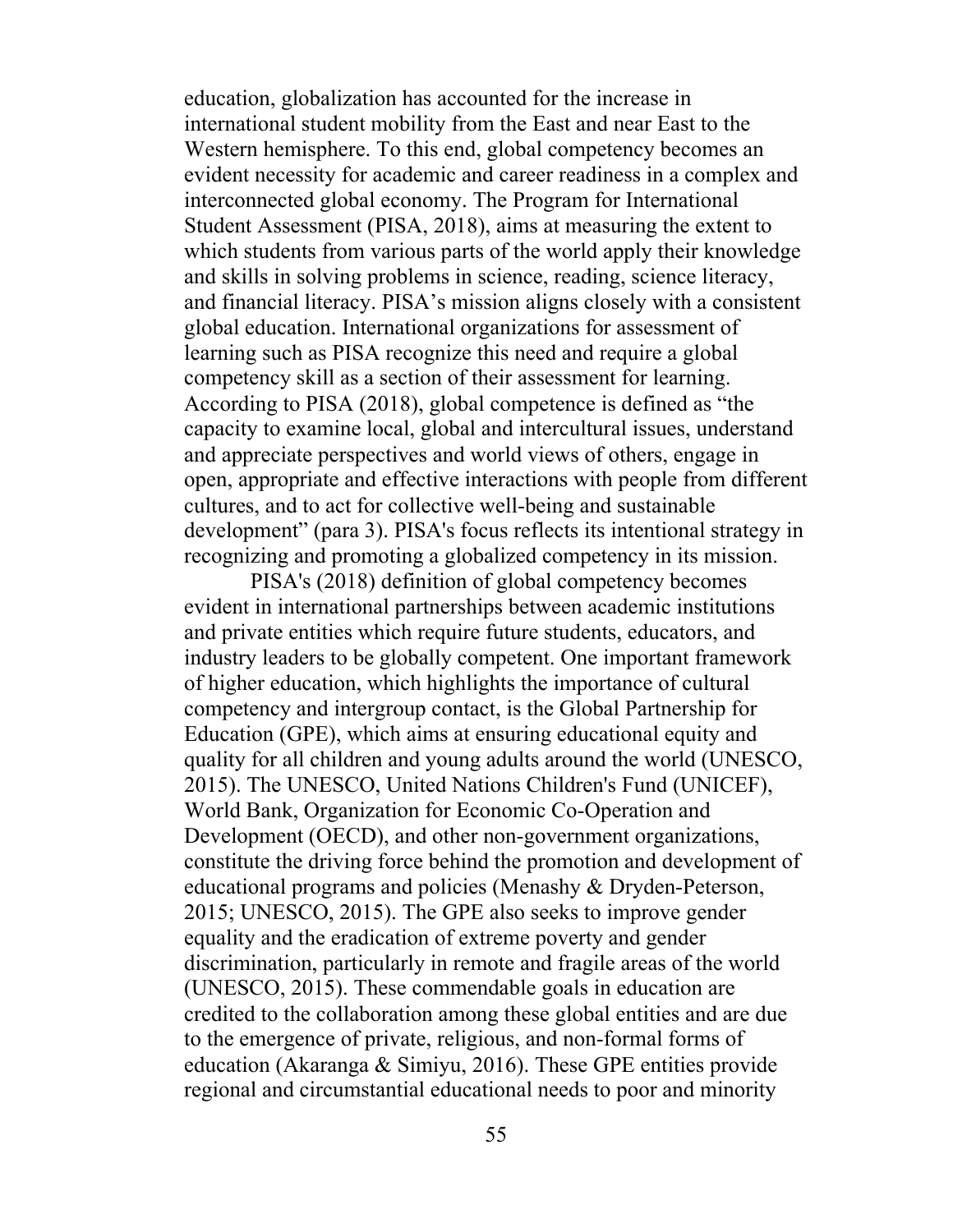groups (UNESCO, 2015; World Bank, 2017). Another aspect of the impacts of globalization on higher education is exhibited in the practice of university-industry partnerships which aim at promoting social and economic development (Fernández-Esquinas et al., 2016; Govender & Taylor, 2015). For example, Zha et al. (2016) argue that while a partnership has existed for decades, the rise of the knowledgebased economy has made accessible the form of cooperative and entrepreneurship education accessible in China". .

# *International Branch Campuses and the Relevance of Global Competency*

International branch campuses connect faculty, staff, and students from varying cultural backgrounds and national origins resulting in inter-group interactions (Healey, 2015; Tierney & Lanford, 2015). For this type of cross-cultural interaction, Healey (2015) and Robinson (2008) have hypothesized that the theory of space, place, and globalization offers a logical explanation for the changing nature of relationships between territory, institutions, and social structures. This form of social contact, which is driven by globalization, influences educational practices and policies through the establishment of education cities and command centers for production and innovation (Healey, 2015; Tierney & Lanford, 2015). International branch campuses can contribute to the transformation of economic systems from being dependent on natural resources to a knowledge-based economy (El-Awaisi et al., 2017; Tierney & Lanford, 2015). However, there is much discussion surrounding the cultural and operational processes of the branch campuses vis-à-vis those of the home-nation schools. A significant finding is that education cities, such as those in the state of Qatar and the United Arab Emirates, are echoing the concept of place, space, and globalization, and that research and innovation may co-exist independently of political and geographical barriers (Healey, 2015; Tierney & Lanford, 2015). Nonetheless, some of the international branch campuses end up closing due to the absence of logistical and pedagogical research on these forms of international joint ventures (Healey, 2015). For example, colleges and universities could embrace cross-cultural training for faculty on how to work in cross-cultural environments (Healey, 2015). The success of such institutional partnerships is strongly dependent on the stakeholders' capacities to identify enrollment trends in the host nation, and the ability of the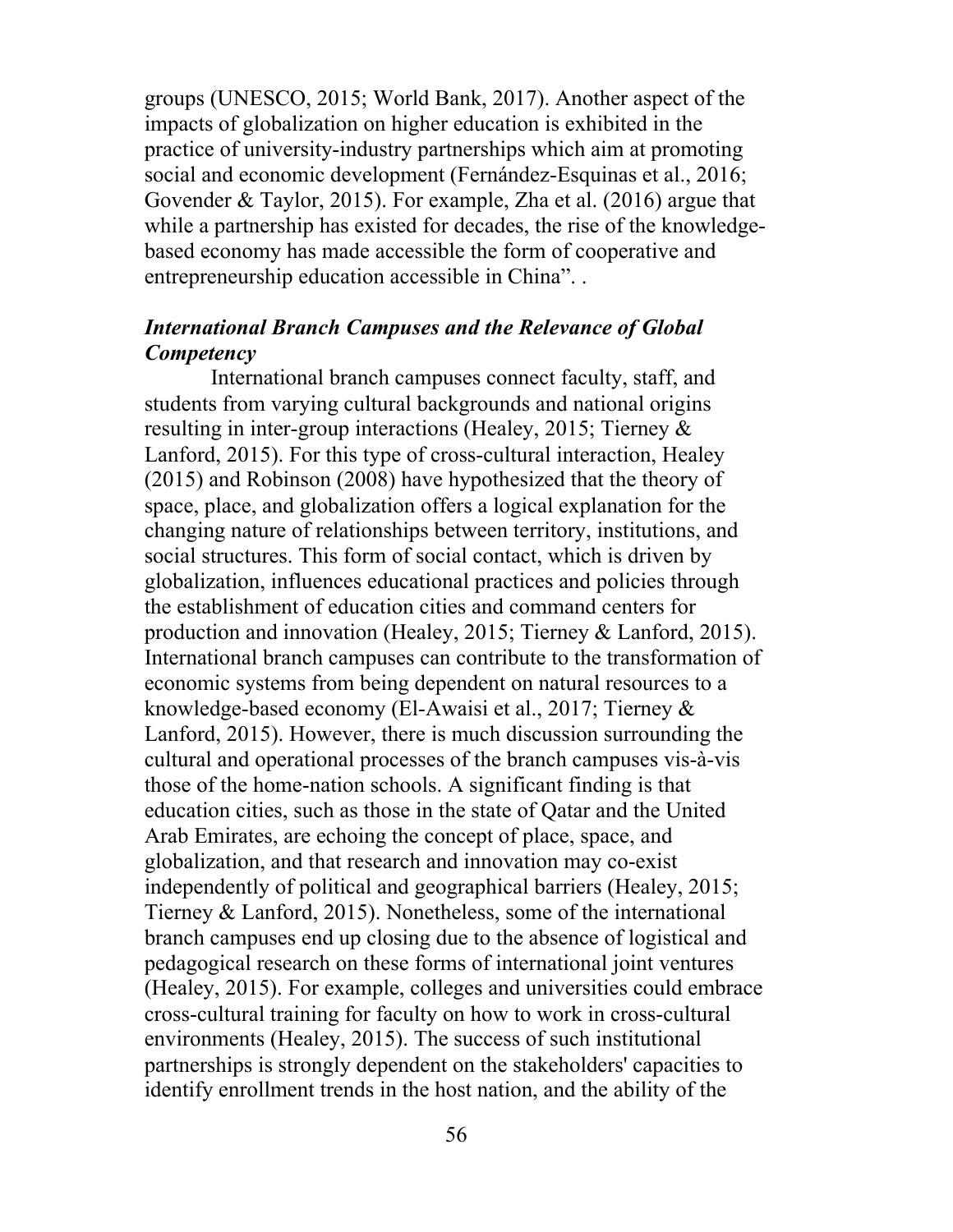expatriate staff to work across cultural and instructional differences (Healey, 2015).

## *Institutional Challenges and Initiatives*

Colleges and universities are challenged with providing positive experiences to students of different nationalities (Lee, 2016). However, some institutions have taken creative actions in promoting cross-cultural dialogue through events inside and outside of the classroom. Tawagi and Mak (2015) used Pettigrew's Contact Theory (2006) to suggest that negative attitudes and conflicts between minority and majority groups can be reduced with increased meaningful interactions between students. They also found that quality intercultural contact fosters positive interactions between groups. Echoing their study, Buzelli (2016) used a soccer tournament to examine the concept of cross-cultural involvement as a strategy for facilitating acculturation and friendship formation. Results from this study revealed a positive correlation between the participants' levels of seeking interaction with people from different nationalities and their level of satisfaction in the soccer event with nearly 68% of the respondents being very satisfied with the pairing initiative. Ultimately, faculty members need to identify similar initiatives to promote cross-cultural interactions inside the classroom as findings from these studies show the significant effects cultural inclusiveness can have on student perceptions and experiences (Tawagi & Mak, 2015). The issues of cross-cultural challenges within institutions of higher education are not unique to the United States. International students who attended colleges and universities in Germany were reported to have been mostly concerned with social exclusions due to language inefficiency and intercultural differences (Huhn et al., 2016). The findings and recommendations of these studies suggest the cultural integration of international students depends significantly on the supporting mechanisms which are put in place by institutions and the global competency skills of their faculty and staff.

### **Methods**

The purpose of this study was to examine instructors' global knowledge, competencies, and attitudes to determine if they relate to their instructional strategies. Firstly, the researchers wanted to understand whether college instructors teaching in internationalized classrooms, and those who have a broader knowledge of global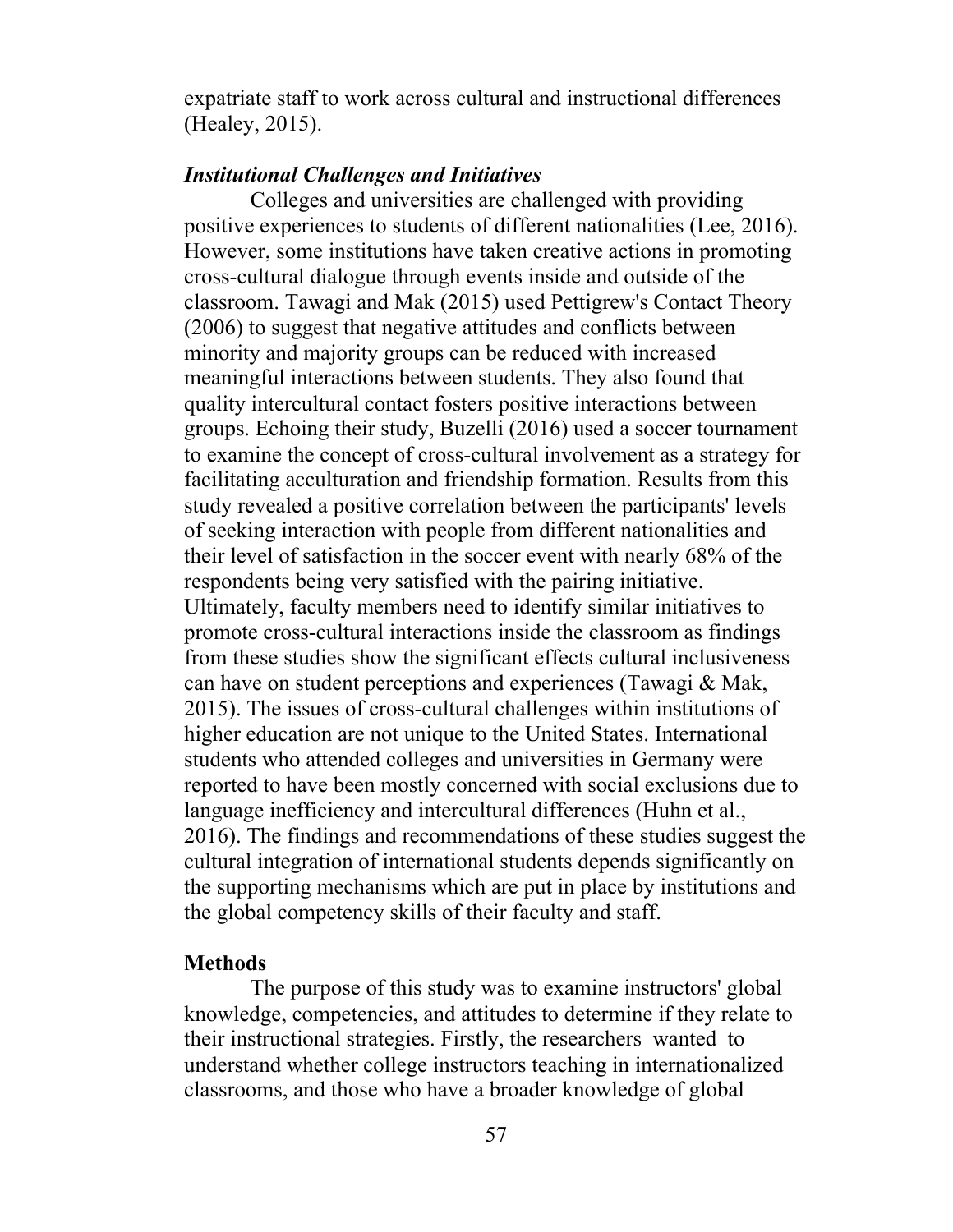systems, organizations, and cultures have a higher level of participation in global competency trainings. Secondly, the researchers sought to determine whether there is a relationship between an instructor's global competency skills and the nature of instructional strategies implemented within their classroom. To answer the research questions of this study, an online survey was sent to all full- and part-time faculty members at a private university in the United States. Participants in this survey included current faculty members, as well as adjunct faculty members who had taught at a four-year private University within the past two academic years. The survey was initially distributed by email and used Qualtrics survey software.

## **Participants**

Of the total 507 participants who were contacted, 102 responses were recorded; thus, providing a response rate of 20.11%. Response data was then analyzed in Qualtrics to produce the findings discussed in this report. Of the 102 responses, 96 answered the question concerning faculty status within the survey. Of these 96, 18 were adjunct male, 35 were adjunct female, 22 were full-time male, and 16 were full-time female. There were 94 total responses to the survey questions; 64 respondents were from the Midwest, 20 from the South, six from the Northeast, and four from outside of the United States prior to teaching in Northeast Ohio. There were 49 respondents from the discipline of Arts & Sciences, 17 from Criminal Justice and Social Sciences, and 31 from Business.

#### **Data Sources**

Data was gathered using a Likert scale survey questionnaire, see Appendix A. This survey was based upon the 2018 PISA assessment which was adapted by 79 countries and is managed by the Organization for Economic Cooperation and Development, with an established validity and reliability. The PISA assessment was chosen as it is a comprehensive tool which assesses global competency which builds on specific cognitive and social emotional intelligence including the values, knowledge, attitudes, and skills across a variety of cultures. The validity and reliability of the 2018 PISA Global Competency Test contains two components: a cognitive test and a set of questionnaire items both of which have been validated through multiple field trials across many countries (OECD, 2018). The PISA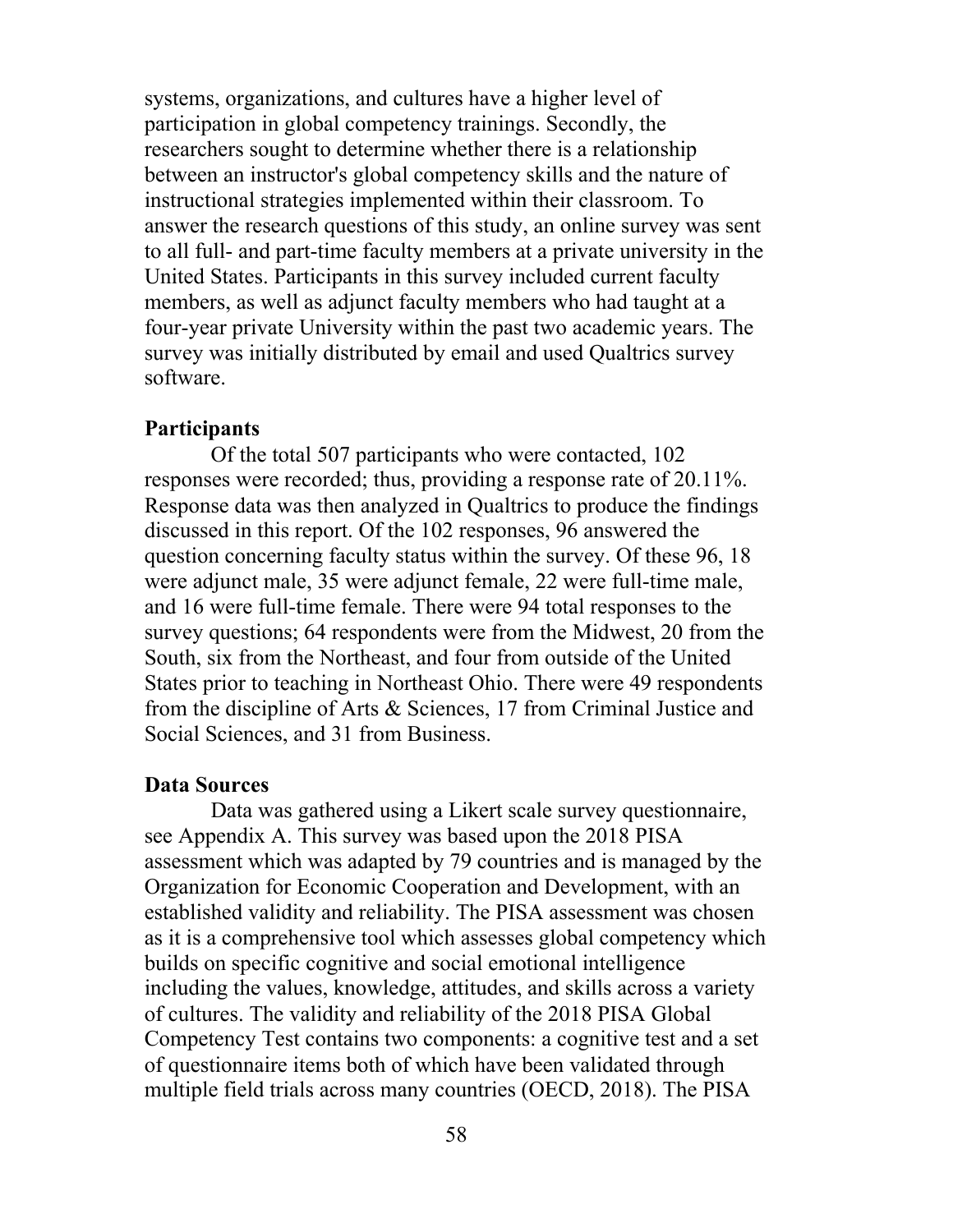questionnaire assesses student's knowledge about their background, attitudes towards learning strategies, and experiences, while the cognitive test assesses students on their academic skills in science, reading, math literacy and problem solving. For this study, the cognitive tests assessed participants (college instructors) on their knowledge of global competencies based upon prior experiences and trainings that they had attended. The questionnaire items focused more on actions and instructional strategies implemented within the classroom that reflect global knowledge in the context of teaching and learning. The questionnaire for this study included 36 questions on global competency skills and knowledge and one question concerning instructional strategies. The questionnaire consisted of four tiers: demographics and background, global competency training and experience, global competency beliefs, and global competency practices within the classroom. Overall, the survey questions assessed faculty within several domains: their global cognitive knowledge, global experiential knowledge, cultural awareness, and global motivation. Within this survey, global competency training is defined as any formal workshop, conference, or continuing education unit that is related to global cultural awareness in and outside of the classroom setting.

#### **Data Analysis**

Survey results were collected and analyzed using Qualtrics and SPSS. The results were analyzed based on the purpose of the study, which included: examining instructors' global knowledge and attitudes to determine whether they relate to their instructional strategies and to further understand whether college instructors in an internationalized classroom have a broader knowledge of global systems, organizations, and cultures depending on prior level of training and exposure. Also, the researchers sought to determine whether a relationship exists between an instructor's global competency skills and the nature of instructional strategies implemented within their classroom.

The first research question focused on the attitudes and overall global knowledge of faculty. To address this question, 15 survey responses related to culture were used to assess the attitudes of teaching faculty toward global initiatives, international organizations, and other cultural belief systems. The researchers used Qualtrics to generate frequency tables for each Likert scale item within the survey.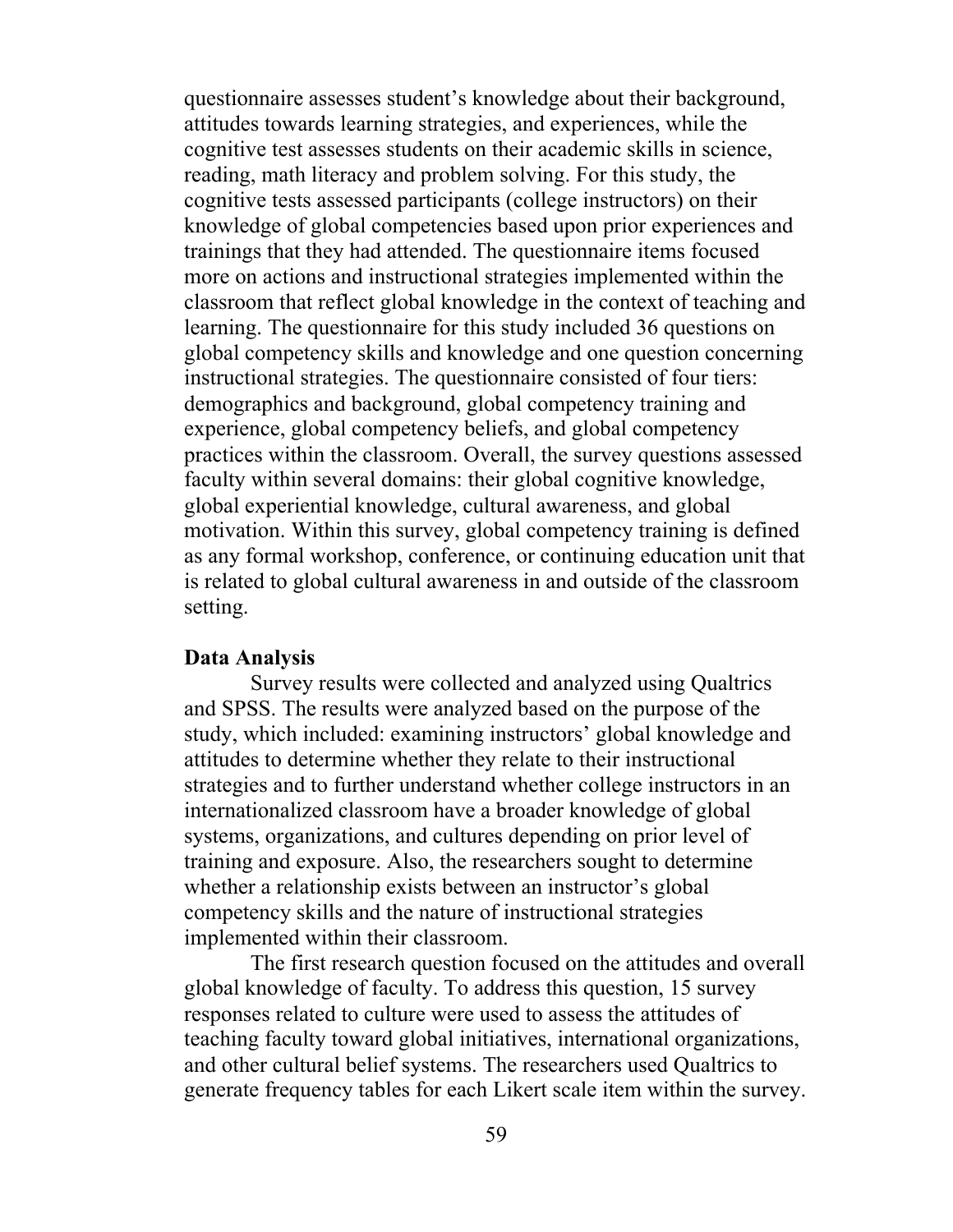These frequencies were used to compare global competencies based on the total number of trainings and date when the training was completed. This analysis of frequencies provided evidence regarding the relationship between global training attendance and faculty member attitudes toward teaching students of different nationalities.

To answer the second research question, the researchers compared the faculty's responses to questions 10-16 with question 37 using a correlation test to determine whether there was a relationship between a faculty member's global competency skills gained through training and the instructional strategies they implemented in the classroom. Given that question 37 allowed faculty to select more than one item as well as an open-ended response, the score for this category ranged from 0-10. This score reflected the number of teaching strategies the individual selected or typed into the blank boxes. For example, the selected answer of "translating work in class" was assigned 1 point as one strategy was selected and "using multiple modes of representation" & "scaffolding work" was assigned 2 points. A significance level of  $p \le 0.01$  was used for this correlation. As such, participation in global competency training constitutes the independent/predictor variable, while the number of instructional strategies used in the classroom represents the dependent/criterion variable in this study.

#### **Findings**

Before answering the two research questions, it is worth noting that over half (54%) of all respondents have 10 or more years of teaching experience. Approximately 21% of responding faculty can also speak another language (60% of these were adjuncts and half of which were females). The majority (71%) of respondents were from the Midwest, with no faculty surveyed coming from the Western United States prior to teaching in the Northeast

The following two themes emerged from the data analysis: 1) Faculty who attended Global Competency Training were more likely to understand their own culture and be receptive and respectful of others and 2) Faculty who did not participate in global competency trainings were less likely to implement engaging classroom strategies. Figure 1 displays faculty participation in global competency training based on when workshops occurred, faculty status, and gender.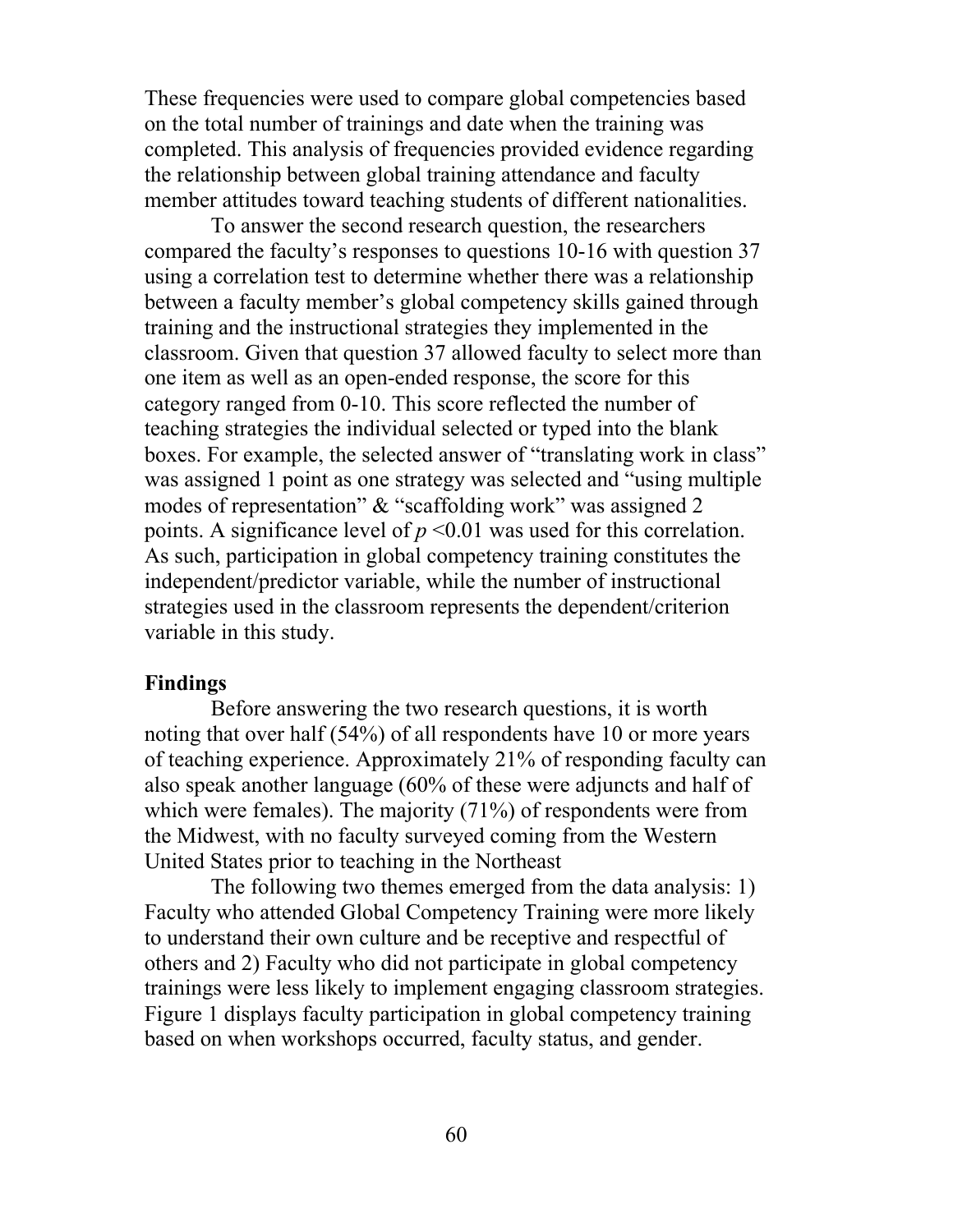

**Figure 1***.* Attendance at Global Competency Training. This figure displays trainings by faculty.

AVERAGE RESPONSES BASED ON GLOBAL COMPETENCY TRAINING

Based on these results, it is evident that full-time faculty were more likely to have attended training for global competencies within the past year. This reflects the university's commitment to celebrating cultural differences inside and outside the classroom. It might not be the case for adjunct faculty who teach remotely and may be associated with other institutions. Thus, not familiar with the mission and guiding principles of the institution where this study has taken place. These findings correspond to prior research concerning the importance of training and cultural competency for faculty teaching at international branch campuses (Healey, 2015).

Therefore, to increase the awareness of adjunct faculty and their level of inclusion, training and initiatives should be universal and include full, part-time, seated, and remote faculty.

Data gathered in Figure 2 suggests that individuals who completed global competency training were consistently more likely to have a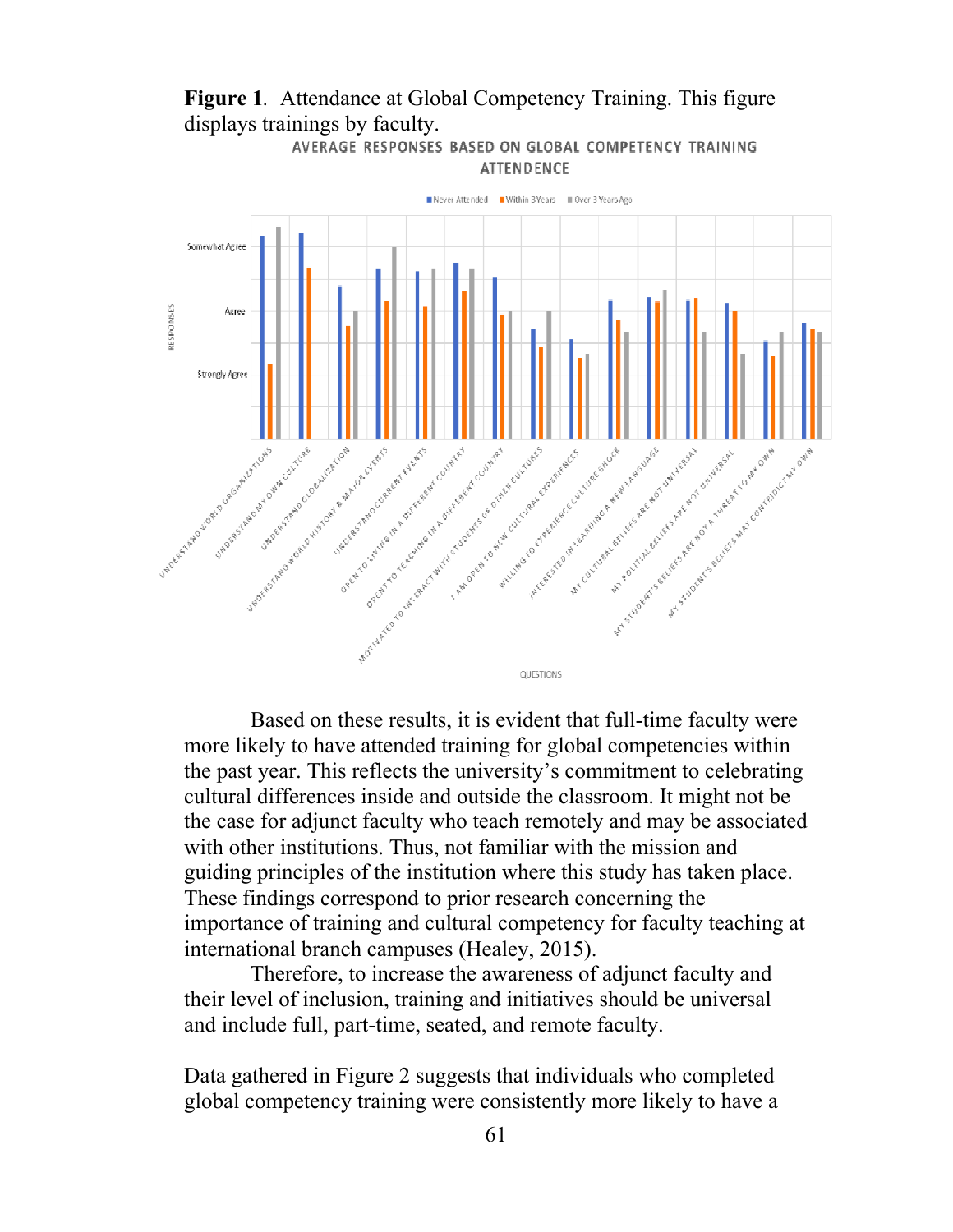"strongly agree" or "agree" response which reflects a positive attitude toward other cultures and a lesser degree of ethnocentrism. Findings from this study have shown formal training correlates with a positive faculty attitude towards students of other nationalities. Additionally, results have also shown that a statistically significant correlation between training and a diverse strategy of instruction exists. However, formal training is not the only path to building global competency. For example, travel experiences can broaden the individual's exposure and acceptance of other populations (Delpechitre & Baker, 2017; Korzilius et al., 2017; Ramsey & Lorenz, 2016).



**Figure 2.** Average Responses Based on Global Competency Training.

On 11 out of 15 questions (73%), of the responses of faculty who have completed the training within three years tended to reflect a higher level of acceptance of other cultures as compared to faculty who have completed training more than three years ago. Furthermore, those who have never attended a global competency training were consistently more likely to have an "agree" or "somewhat agree" response, with numerous outliers falling below disagree. These individuals were also less likely to understand world organizations, their own culture, world history, and current events than those who have attended global competency training within the past three years. These findings echo those of previous research concerning the importance of frequent and quality intergroup contact in shaping close social distances between people of different cultures (Buzzelli, 2016; Collier et al., 2017; Lee, 2016; Lee et al., 2017).

To address research question 2, a correlation between global competency training and instructional strategies was conducted at a *p*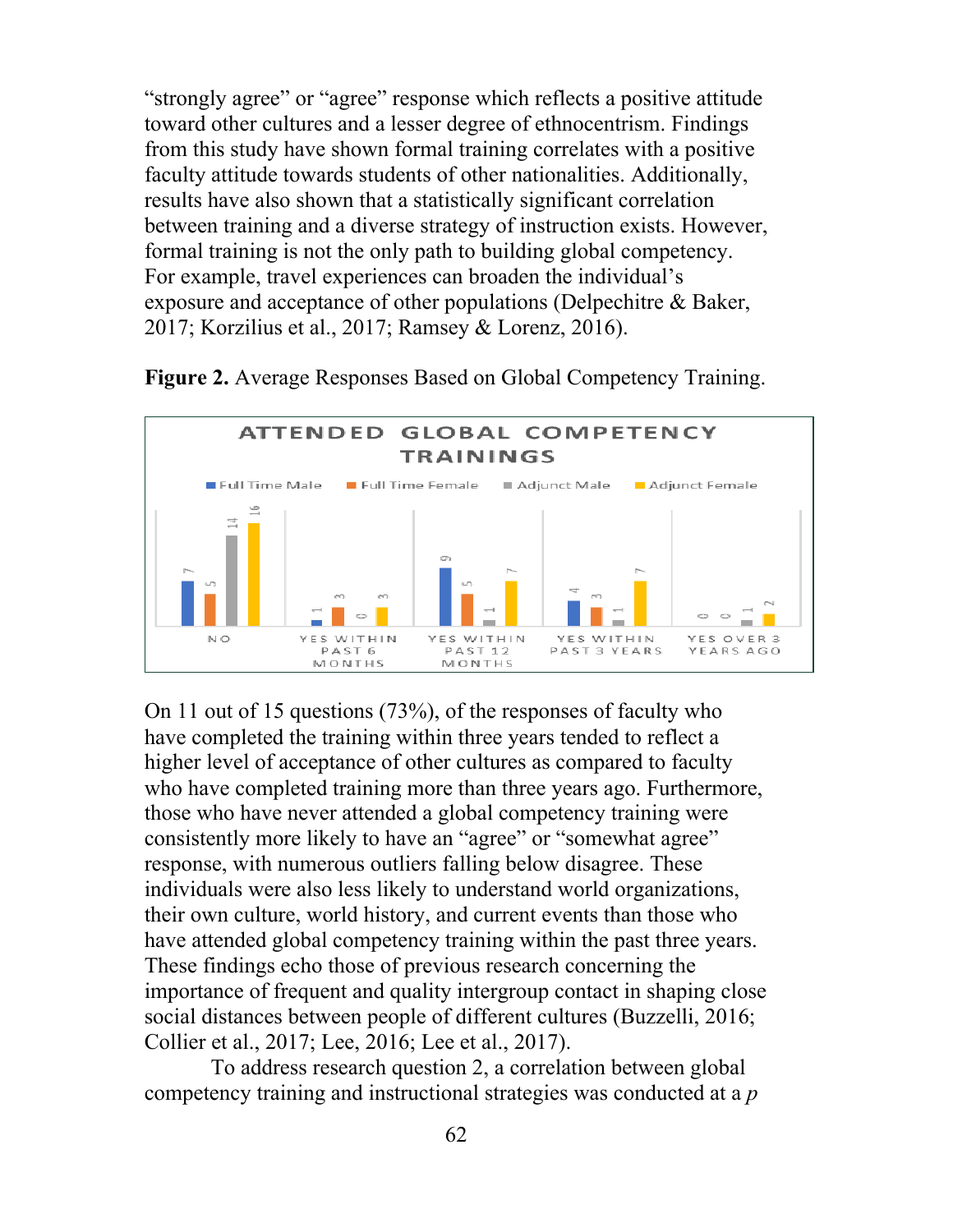|                                            |                        | Global<br>Competency<br>Training | Instructiona<br>1 Strategies<br>Implemente<br>d |
|--------------------------------------------|------------------------|----------------------------------|-------------------------------------------------|
| Global Competency<br>Training              | Pearson<br>Correlation | 1                                | $.270**$                                        |
|                                            | $Sig. (2-tailed)$      |                                  | .009                                            |
| Instructional<br>Strategies<br>Implemented | N                      | 93                               | 93                                              |
|                                            | Pearson<br>Correlation | $.270**$                         | 1                                               |
|                                            | Sig. (2-tailed)        | .009                             |                                                 |
|                                            | N                      | 93                               | 93                                              |
|                                            |                        |                                  |                                                 |

level of 0.01. Results showed that the relationship was significant ( $r =$  $0.270$ ,  $P= 0.009$ ) as identified within Table 1.

**Table 1.** Correlations

\*\* Correlation is significant at the 0.01 level (2-tailed).

From these findings, it is unknown what motivated the faculty to participate in this study or engage in taking a global competency training. However, faculty feel the more they know about their students, the better equipped they will be to teach a diverse group of students. Faculty may have been motivated to engage in trainings to improve their ability to teaching students within an internationalized classroom. The reason faculty engage in global competency training is to help them adapt to a new ecology of teaching and learning as student demographics continue to change. Faculty who have not participated in a global competency training might have missed an opportunity to reshape their understanding of teaching and learning in today's globalized classroom.

Overall, findings from this study suggest that faculty members with previous exposure to global competency training are more likely to engage effectively in internationalized classrooms. Findings also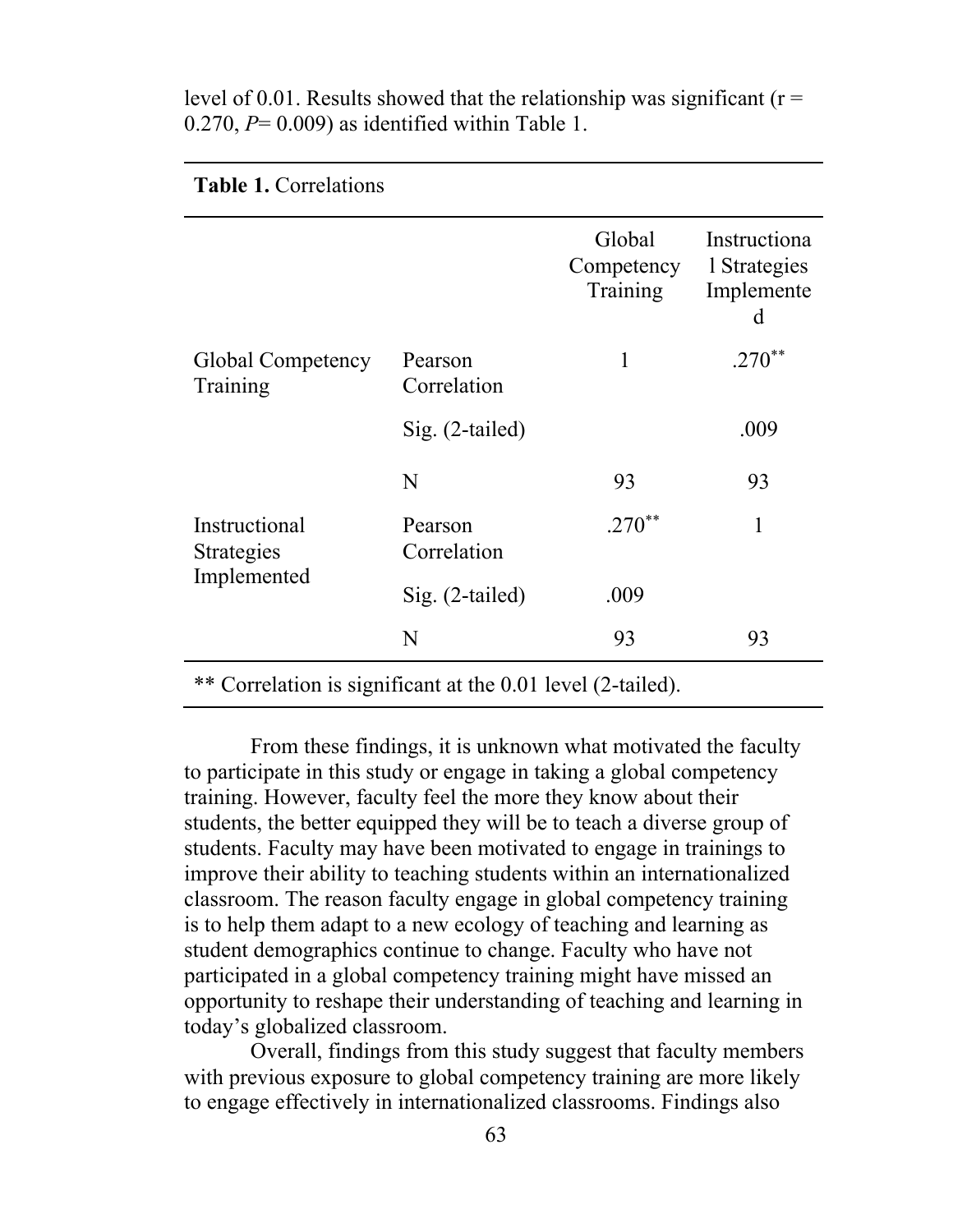suggest that exposure is a statistically significant predictor to the inclusion of a variety of teaching strategies that would promote a positive learning experience for global learners. Although this research was partially based on the assumption that global competency skills correlate to distinctive instructional strategies, future research should be conducted to account for this assumption by incorporating a combination of observational and survey data. It is also worth noting that the findings from this study may not suggest that a causational relationship between global competency skills and effective instruction exists. However, global competency skills do correlate with increased awareness about and implementation of diversified teaching strategies in globalized classroom environments.

## **Implications and Further Research**

These findings suggest that there is a relationship between an instructor's level of exposure to cultural and global competency training and their level of engagement in the classroom as reflected by the variation in the instructional strategies implemented. Additionally, it also shows that the internationalization of higher education constitutes or represents a disruption that many institutions have yet to address, at least in terms of training and awareness (Healey, 2015; Tawagi & Mak, 2015; Lombard, 2015). Figure 3 also shows that faculty who have completed training were more likely to incorporate teaching strategies that promote a globalized classroom environment as compared to those who have never attended. For example, American born students were asked to mentor their international peers in writing classes and discuss the grammatical and phonetic rules within the English language. International students have also shared stories about their learning experiences and how they anticipated learning a second language based on their native languages. In other instances, international students brought food to the classroom and shared with their native classmates the stories and the history behind these items. In a more formal approach to teaching strategies, faculty have organized a poster session for students to showcase their cultural heritage and learn about the traditions and customs of students with varying nationalities.

From a practical standpoint, students who are taught by faculty with knowledge about global competencies may be exposed to additional learning experiences such as: traveling abroad, working at international organizations such as The World Bank, or learning a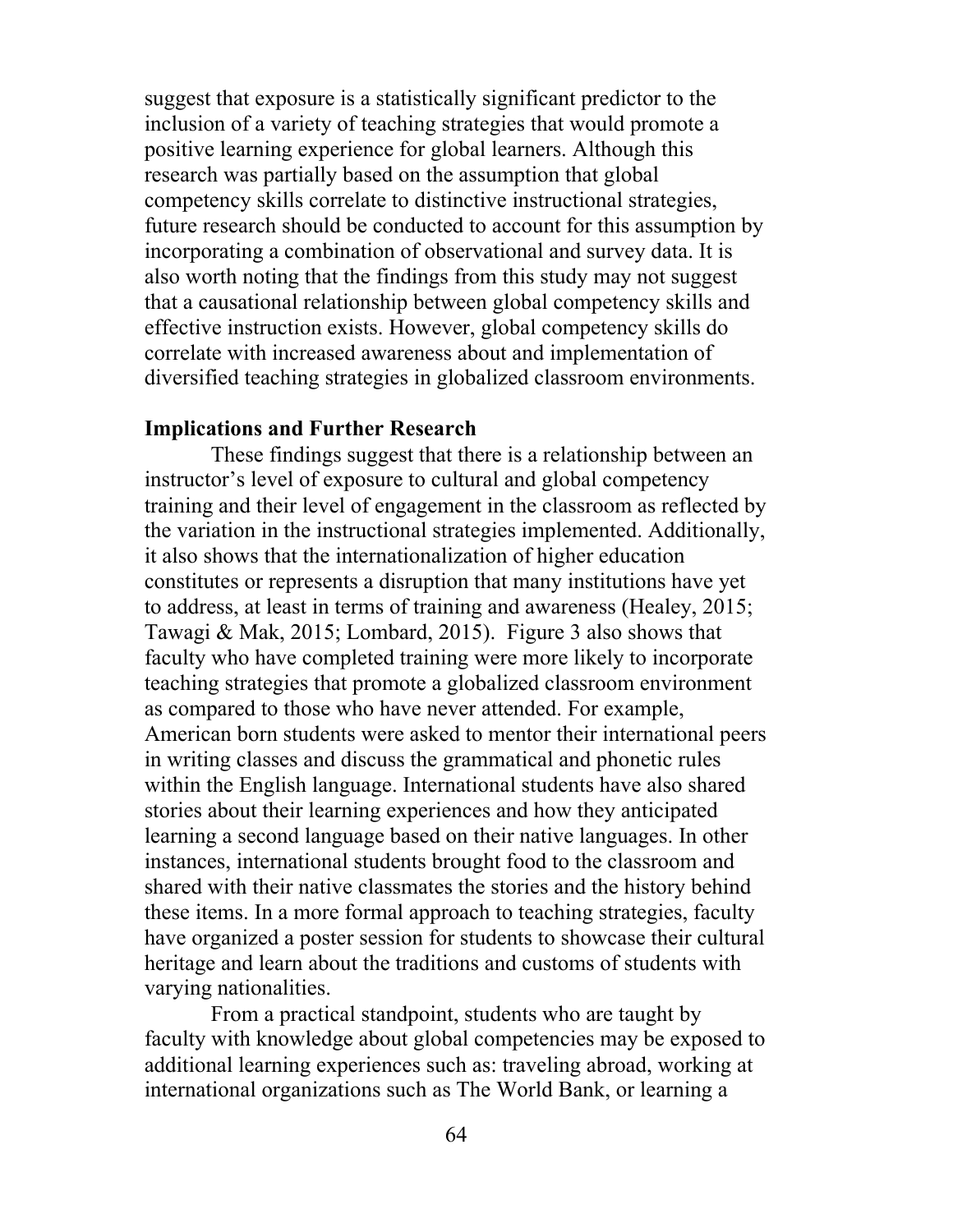second language; providing them a higher change to engage with and work for international organizations. Both faculty and student exposure to global competencies may open up opportunities for international employment and global partnerships (Menashy & Dryden-Peterson, 2015; Butz et al., 2015). Knowledge about global cultures has the tendency to reduce human conflict as they will be more understanding of each other's differences and values by reducing ethnocentrism and increasing sensitivity towards others (Collier, Rosch, & Houston, 2017).

Within the area of STEM, one of the strategies that faculty members have implemented is teaching through storytelling. For example, faculty teaching mathematics could talk about its history of origin such as when teaching Geometry, introducing Rene Descartes, a French Mathematician and sharing the history behind the Cartesian Plane. In teaching Biology, epidemiologists could reference the story of Louis Pasteur, a French Biologist who discovered Penicillin by accident within his lab in the early 1870s, which revolutionized the medical field. Likewise, faculty teaching Chemistry could tell stories about the Periodic Table and Dmitry Mendeleyev, a Russian scientist who organized the sequences of the Periodic Table while on a train during the 1800s. This strategy of storytelling can help students visualize the global context of scientific discoveries as many civilizations and cultures have contributed to existing knowledge.

**Figure 3.** Teaching Strategies Selected Based on Attendance in Global Competency Training.



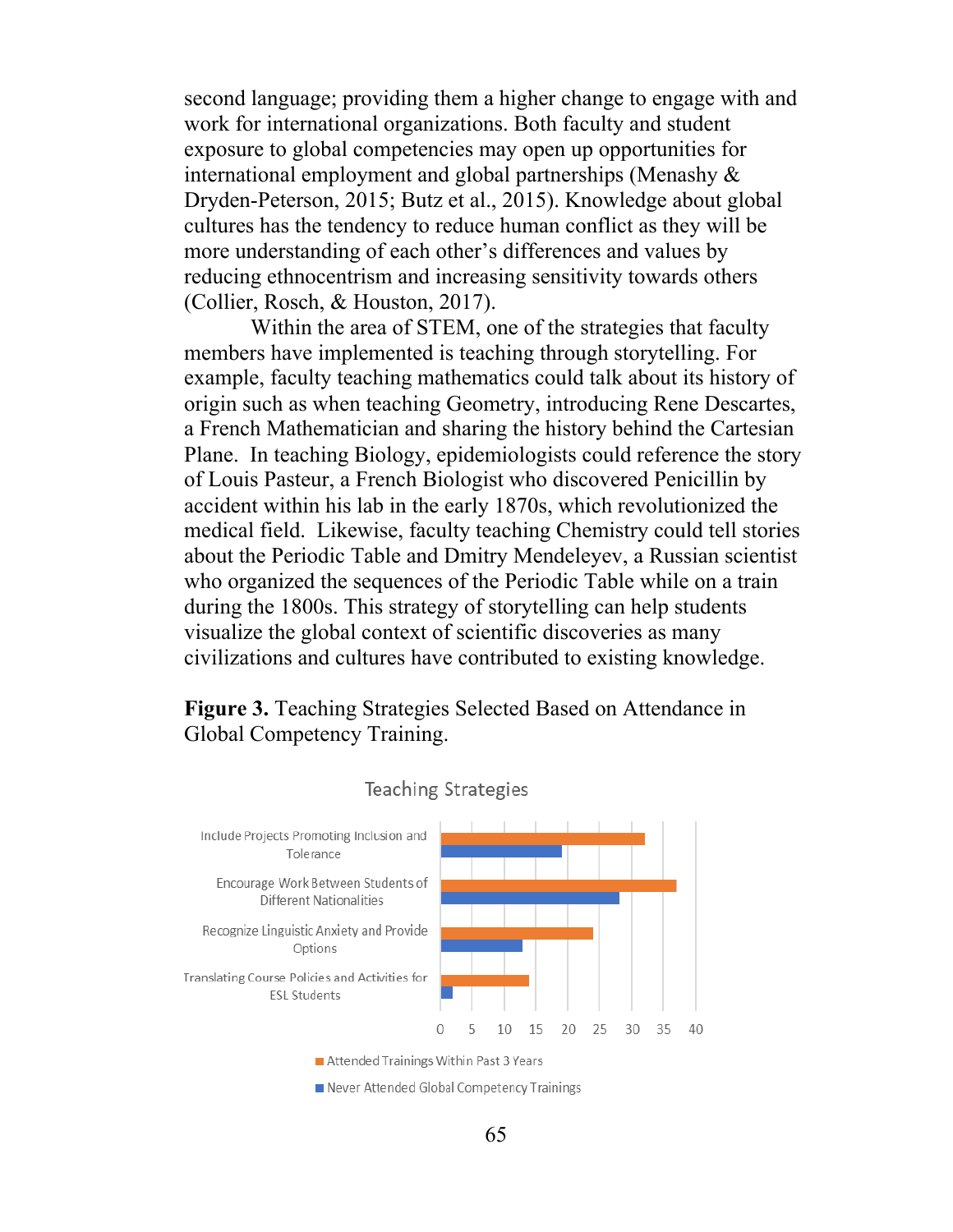One of the limitations of the study was the sample size, as the survey was only distributed to faculty at a single private University. Therefore, the responses may not accurately represent the global competency levels of all higher-education professors and cannot be generalized. Another limitation was that the survey did not distinguish between online instructors and on-campus instructors. As the level and type of interaction with students are different, the responses to questions could vary, and not accurately represent the global competency levels of all faculty. A third limitation included confirmation bias that may have occurred within the surveys as instructors identified globalized strategies within their own classrooms. To address this limitation in the future, researchers could utilize a checklist of the globalized classroom strategies presented and conduct individual observations of teacher's classrooms to verify that survey responses match the participants' actions.

If further research is conducted, it is recommended that a larger sample size is utilized, the population be expanded, and special considerations be made as to the instructional modality of the faculty. Researchers could also conduct a training and assess the practicality of the global knowledge used in the classroom setting, attitudes and beliefs of faculty, and student perceptions as they interact in the classroom. Given the increased number of international students studying outside of their home countries, researchers may be able to assess whether global competency training correlates with positive student interaction and academic success. Finally, it is recommended that the total number of training attended, the type of training (online, face-to-face, etc.), and its effectiveness in adjusting one's attitude should be analyzed as this study only addressed the time when the training occurred. More research is needed to assess the specific implications regarding global competency training on both faculty members and students.

#### **References**

Akaranga, S., & Simiyu, P. C. (2016). Determinants of secondary school learner's performance in christian religious education in Lelan Sub County, Kenya. *Journal of Education and practice, 7*(5), 125-130. http://www.eric.ed.gov/contentdelivery/servlet/ERICServlet?a ccno=EJ1092411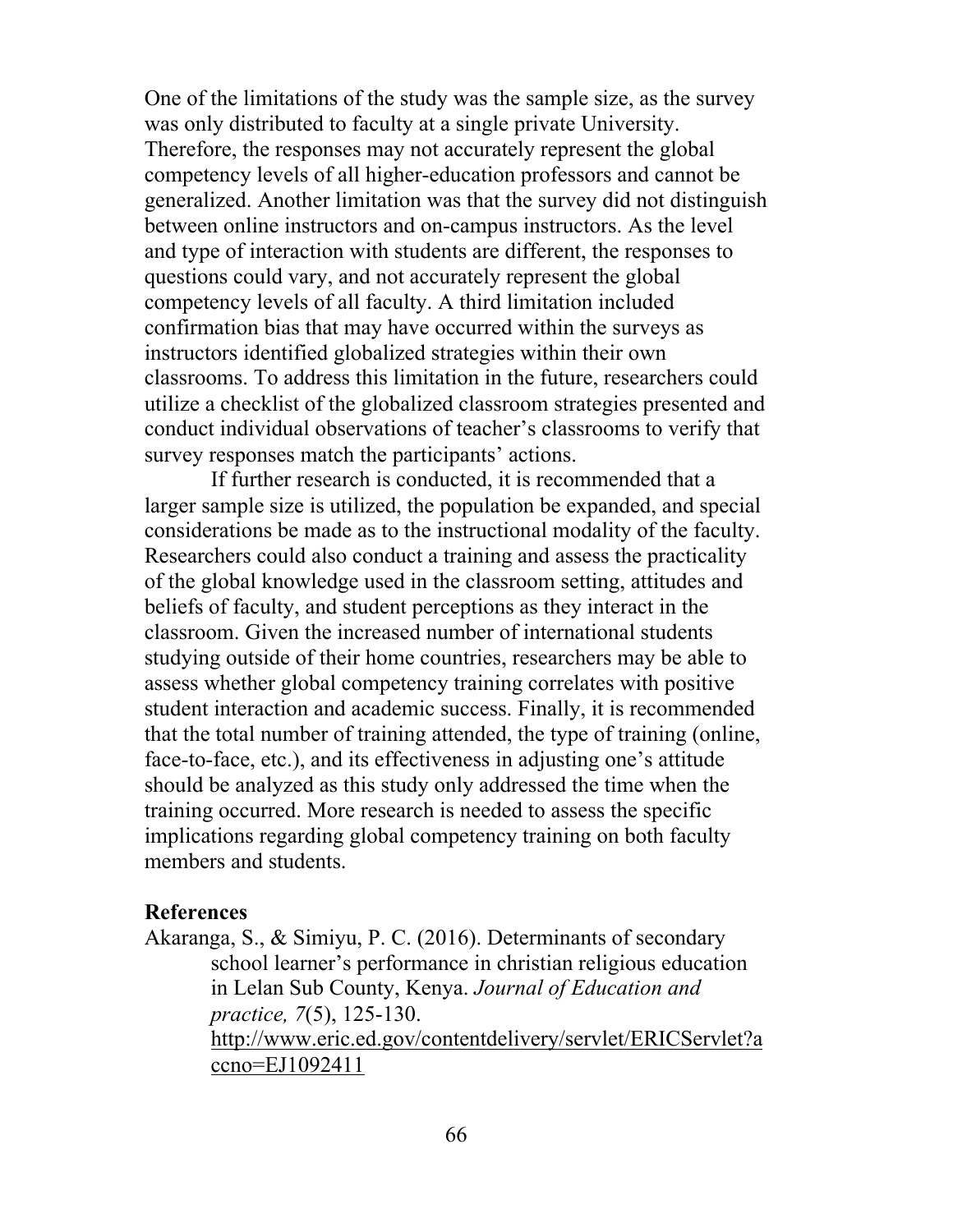Bierwiaczonek, K., Waldzus, S., & Zee, K. d. (2017). Protective or harmful? Exploring the ambivalent role of social identification as a moderator of intergroup stress in sojourners. *International Journal of Intercultural Relations*, *60,* 1-11. https://doi.org/10.1016/j.ijintrel.2017.06.004

Buzzelli, A. (2016). Developing learning outcomes for a collaborative event: Highlighting a recreational soccer tournament designed to connect international and domestic students. *Recreational Sports Journal*, *40*(1), 82-92. https://doi.org/10.1123/rsj.2014- 0068

Collier, D. A., Rosch, D. M., & Houston, D. A. (2017). Effects of participation in formal leadership training in international students compared to domestic students: A national study. *Journal of Leadership Education*, *16*(2), 148-165. https://doi.org/10.12806/V16/I2/R9

Delpechitre, D., & Baker, D. S. (2017). Cross-cultural selling: examining the importance of cultural intelligence in sales education. *Journal of Marketing Education*, *39*(2), 94– 108. https://doi.org/10.1177/0273475317710060

Fernández-Esquinas, M., Pinto, H., Yruela, M. P., & Pereira, T. S. (2016). Tracing the flows of knowledge transfer: Latent dimensions and determinants of university–industry interactions in peripheral innovation systems. *Technological Forecasting & Social Change*, *113*(Part B), 266-279. https://doi.org/10.1016/j.techfore.2015.07.01

Govender, C. M., & Taylor, S. (2015). A work integrated learning partnership model for higher education graduates to gain employment. *South African Review of Sociology*, *46*(2), 43-59. https://doi.org/10.1080/21528586.2015.1009857

Healey, N. (2015). Managing international branch campuses: What do we know? *Higher Education Quarterly*. https://doi.org/10.1111/hequ.12082

Huhn, D., Huber, J., Ippen, F. M., Eckart, W., Junne, F., Zipfel, S., & ... Nikendei, C. (2016). International medical students' expectations and worries at the beginning of their medical education: a qualitative focus group study. *BMC Medical Education*, *16,* 33. https://doi.org/10.1186/s12909-016-0549-9

Institute of International Education. (2015). Top 25 places of origin of International students, 2013/14-2014/15. *Open Doors Report*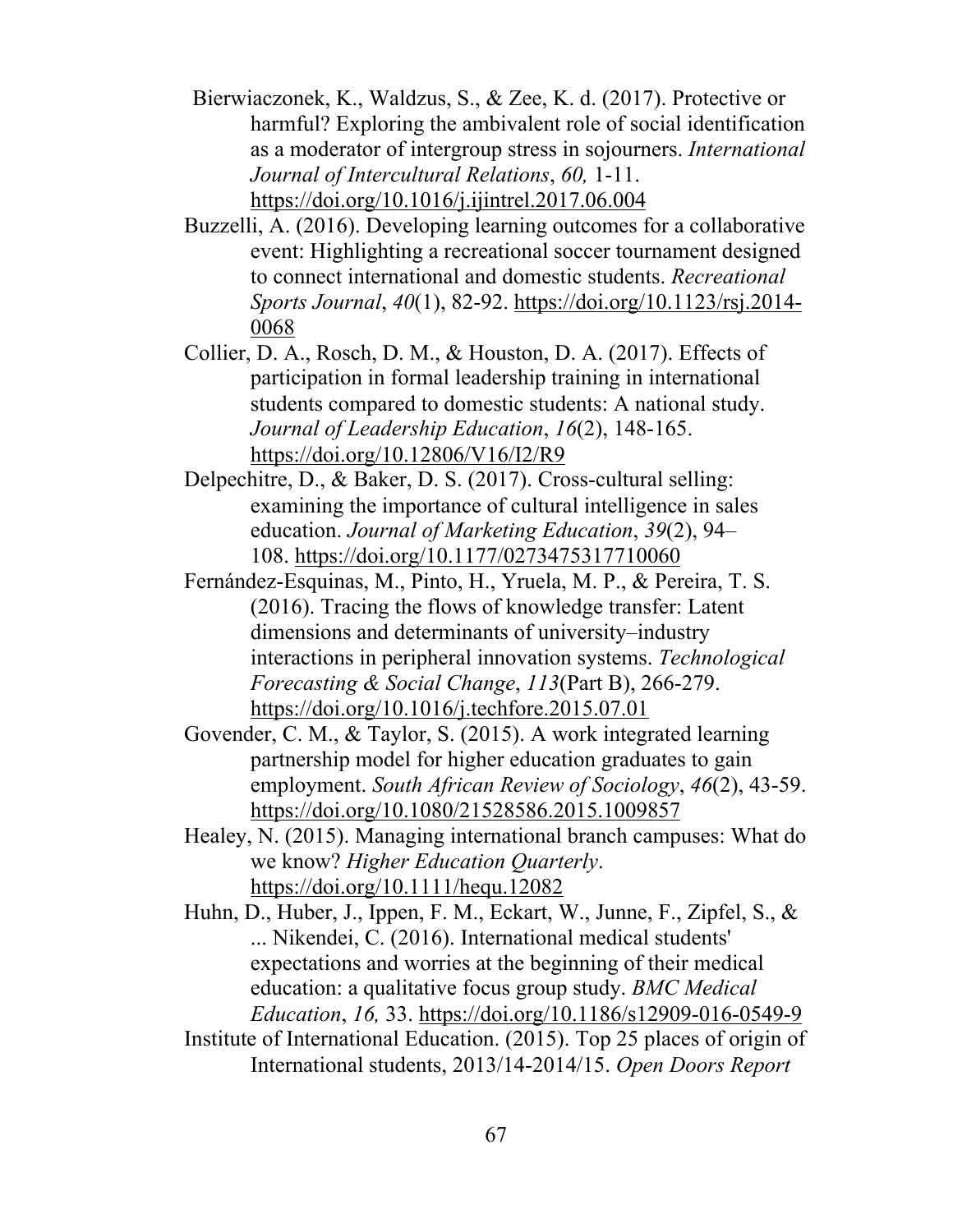*on International Educational Exchange*. http://www.iie.org/opendoors

- Kacowicz & Mitrani (2016). Why don't we have coherent theories of international relations about globalization? *Global Governance 22*(2), 199-218. https://www.researchgate.net/publication/302543141
- Korzilius, H., Bücker, J. J., & Beerlage, S. (2017). Multiculturalism and innovative work behavior: The mediating role of cultural intelligence. *International Journal of Intercultural Relations*, *56,* 13-24. https://doi.org/10.1016/j.ijintrel.2016.11.001
- Lee, E. J. (2016). International and American students' perceptions of informal English conversations. *Journal of International Students*, *6*(1), 14-34. https://eric.ed.gov/?id=EJ1083267
- Lee, C., Lee, C., & Chiou, Y. (2017). Insurance activities, globalization, and economic growth: New methods, new evidence. *Journal of International Financial Markets, Institutions & Money*. https://doi.org/10.1016/j.intfin.2017.05.006
- Lombard, C. A. (2014). Coping with anxiety and rebuilding identity: A psychosynthesis approach to culture shock. *Counselling Psychology Quarterly*, *27*(2), 174-199. https://doi.org/10.1080/09515070.2013.875887
- Lu, X., & Zhang, W. (2015). The reversed brain drain: A mixedmethod study of the reversed migration of Chinese overseas scientists. *Science Technology & Society*, *20*(3), 279-299. https://doi.org/10.1177/0971721815597127
- Menashy, F., & Dryden-Peterson, S. (2015). The Global Partnership for Education's evolving support to fragile and conflictaffected states. *International Journal of Educational Development*, *44,* 82-94. https://doi.org/10.1016/j.ijedudev.2015.07.001
- NAFSA (2016). NAFSA 2019 Annual conference & expo. https://www.nafsa.org/conferences/nafsa-2019/photo-albumsnafsa-2016
- OECD (2018). PISA for development construct validity. PISA for development brief 24. https://www.oecd.org/pisa/pisa-fordevelopment/24-PISA-D-validity.pdf
- Pettigrew, T. F., & Tropp, L. R. (2006). A meta-analytic test of intergroup contact theory. *Journal of Personality and Social*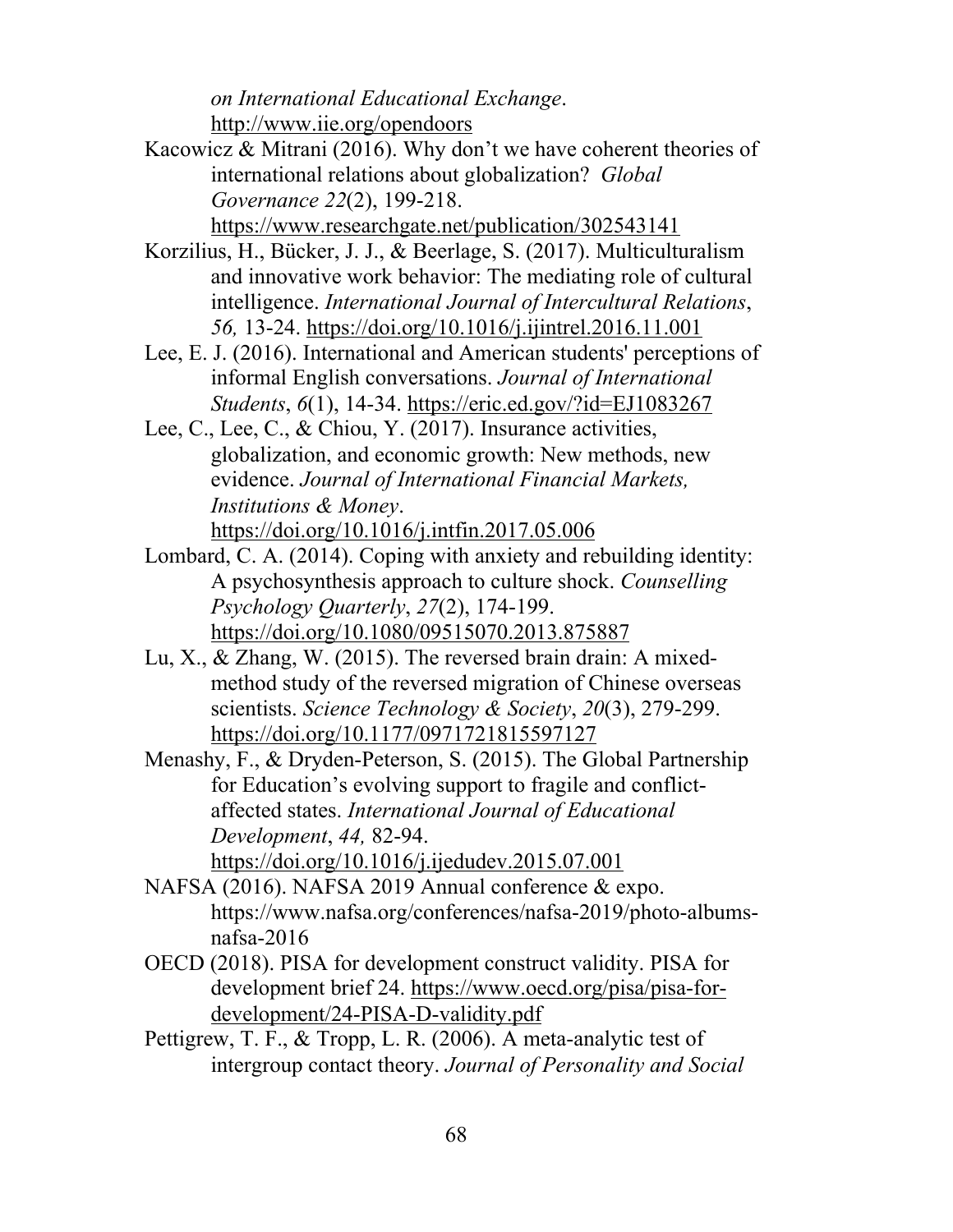*Psychology*, *90*(5), 751-783. https://doi.org/10.1037/0022- 3514.90.5.751

- PISA (2018). Global competence: What is global competence? https://www.oecd.org/pisa/pisa-2018-global-competence.htm
- Ramsey, J. R., & Lorenz, M. P. (2016). Exploring the impact of crosscultural management education on cultural intelligence, student satisfaction, and commitment. *Academy of Management Learning & Education*, *15*(1), 79-99. https://doi.org/10.5465/amle.2014.0124
- Robinson, Viviane. (2008). Forging the links between distributed leadership and educational outcomes. Journal of Educational Administration. 46. 241-256. https://doi.org/10.1108/09578230810863299
- Rose-Redwood, C., & Rose-Redwood, R. (2017). Rethinking the politics of the international student experience in the age of trump. *Journal of International Students, 7*(3), 9-I, II, III, IV, V, VI, VII, VIII, IX. http://search.proquest.com.proxy1.ncu.edu/docview/19020477 37?accountid=28180
- Tawagi, A. L., & Mak, A. S. (2015). Cultural inclusiveness contributing to international students' intercultural attitudes: Mediating role of intergroup contact variables. *Journal of Community & Applied Social Psychology*, *25*(4), 340-354. https://doi.org/10.1002/casp.2218
- Tierney, W., & Lanford, M. (2015). An investigation of the impact of international branch campuses on organizational culture. *Higher Education*, *70* (2), 283-298. https://doi.org/10.1007/s10734-014-9845-7
- UNESCO (2012). Education strategy 2014-2021. Within UNESCO (2015). Global partnership for education conference: UNESCO pledges to support better data and planning. https://en.unesco.org/news/global-partnership-educationconference-unesco-pledges-support-better-data-and-planning
- U.S. Department of Education (2018). International strategy. https://sites.ed.gov/international/international-strategy-2/
- World Bank (2017). World development report. Digital dividends overview.

http://documents.worldbank.org/curated/en/961621467994698 644/pdf/102724-WDR-WDR2016Overview-ENGLISH-WebResBox-394840B-OUO-9.pdf